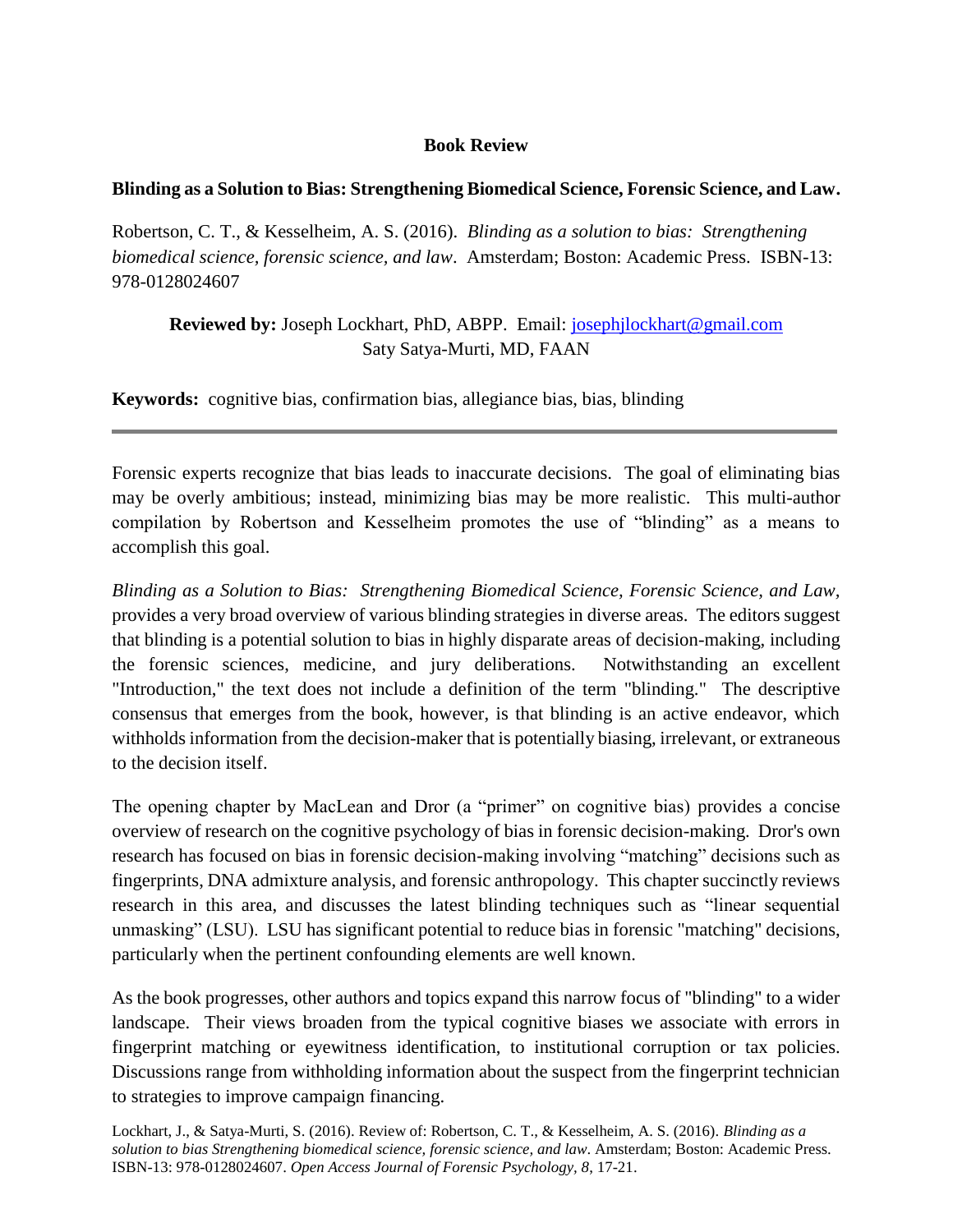A typical physician, even one not frequently involved in forensics, will likely find the section on blinding and biomedical science of interest. For example, the chapter on "Blinding, Medicine, and Honest Adjudication" by Podolsky provides a useful review of the history of the "personal equation" as a potential confounding factor, something recognized in clinical medicine nearly two centuries ago. This chapter is followed by Hróbjartsson's chapter on blinding and medical research, with a discussion and review of blinding in medical and surgical efficacy studies. There is even a chapter that discusses the importance of blind peer review in academic journals with some discussion on how to improve the process.

An important chapter is written by Thompson, which discusses how to determine the proper evidentiary basis for an expert's opinion. It provides an initial attempt to utilize Bayesian methods of assigning values or weight to pieces of evidence, and examines how to combine them for a probabilistic determination. Thompson echoes some of the very recent attempts by the NIST/CSAFE initiatives, ("Center for Statistics and Applications in Forensic Evidence," 2015; *http://forensic.stat.iastate.edu*) aimed at improving our understanding of the basic building blocks of forensic science.

Of particular relevance to experts involved in civil litigation and medical malpractice is radiologist Robinson's chapter on several pragmatic techniques to reduce the "hindsight" bias common in malpractice case decisions. One approach, termed the "second read" method, presents the radiologist with information from a case at litigation within the context of a number of similar cases. Thus, although the radiologist knows one of the cases is part of a lawsuit, they cannot be certain which it is.

The book's final section by Feldman and Lifshitz discusses blinding within legal institutions. The authors review larger questions including theories of anonymity, campaign financing, arbitration and judicial disqualification. The forensic psychologist or psychiatrist may find the chapter on blinding in eyewitness identification of interest, although somewhat basic. Those seeking a more detailed discussion on this topic may turn to Cutler and Kovera's (2010) book.

Overall, this book is to be lauded for its attempt to apply "blinding" as an over-arching method to reduce bias and assist us in making better decisions; however, it runs the risk of diminishing the usefulness of the term. For example, are the tasks of blinding a fingerprint analyst from the identity of the suspect who left the print really comparable to transparency in IRS policies?

Although touched upon by Koppl and Krane in their chapter, several issues are often not clearly addressed in the book, including: (1) if blinding requires withholding information from an expert, who will be the arbiter of such a decision? Such withholding implies a third-party, be it a lab, institution or governmental authority, that sets up a system to make such a decision, and (2) blinding has yet to pass the acid-test of empirical research before it can be accepted as a trusted tool to assist typical forensic decision-making tasks the readers of this journal will likely encounter.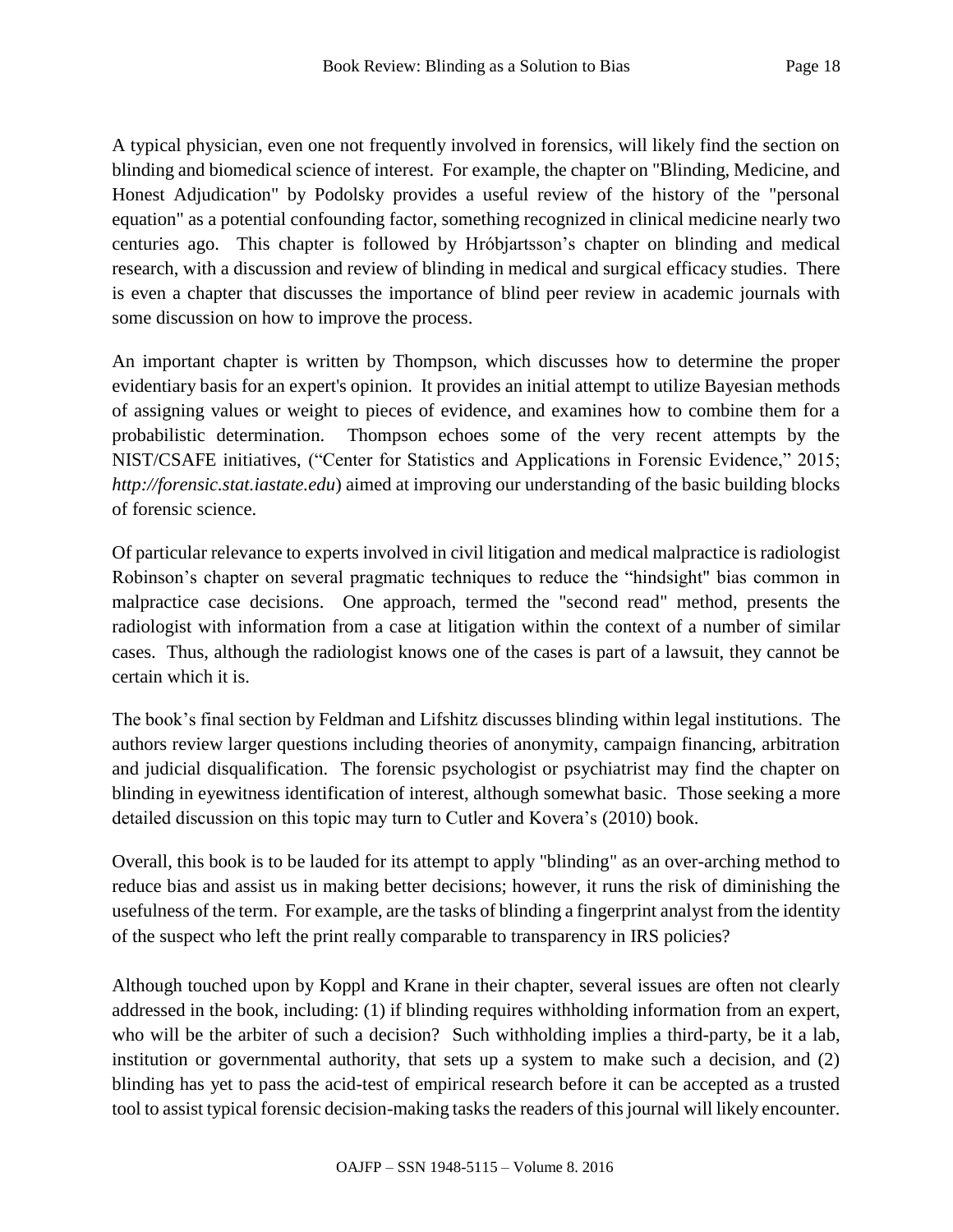Additionally, in promulgating a potential panacea for bias, the book may potentially encounter the same obstacles as prior solutions. Several decades of attempts to study, categorize, and describe biases have proven to be less fruitful than initially hoped. Indeed, the most recent approaches, instead of moving toward the general, attempt to be much more specific. The recent NIST/CSAFE approaches and funding seek to evaluate the specific probative value of individual pieces of evidence (e.g. fingerprint ridges or shoe wear patterns).

In summary, an eclectic forensic expert will find several worthy discussions within this multiauthored smorgasbord by Robertson and Besselian. For the reader who is primarily interested in understanding bias in decision-making in forensic psychology, he or she can explore other works by researchers such as Murrie et al. (e.g., Boccaccini, Turner, Murrie, & Rufino, 2012; Murrie, Boccaccini, Guarnera, & Rufino, 2013), Dror (Dror et al., 2011; Dror & Charlton, 2006; Kassin, Dror, & Kukucka, 2013) or Neal (T. Neal & Brodsky, 2016; T. M. S. Neal & Grisso, 2014). Those interested in clinical decision-making will find especially useful works by Croskerry (Croskerry, 2014), Gigerenzer (Gigerenzer & Edwards, 2003), or Arkes (Arkes, 2013).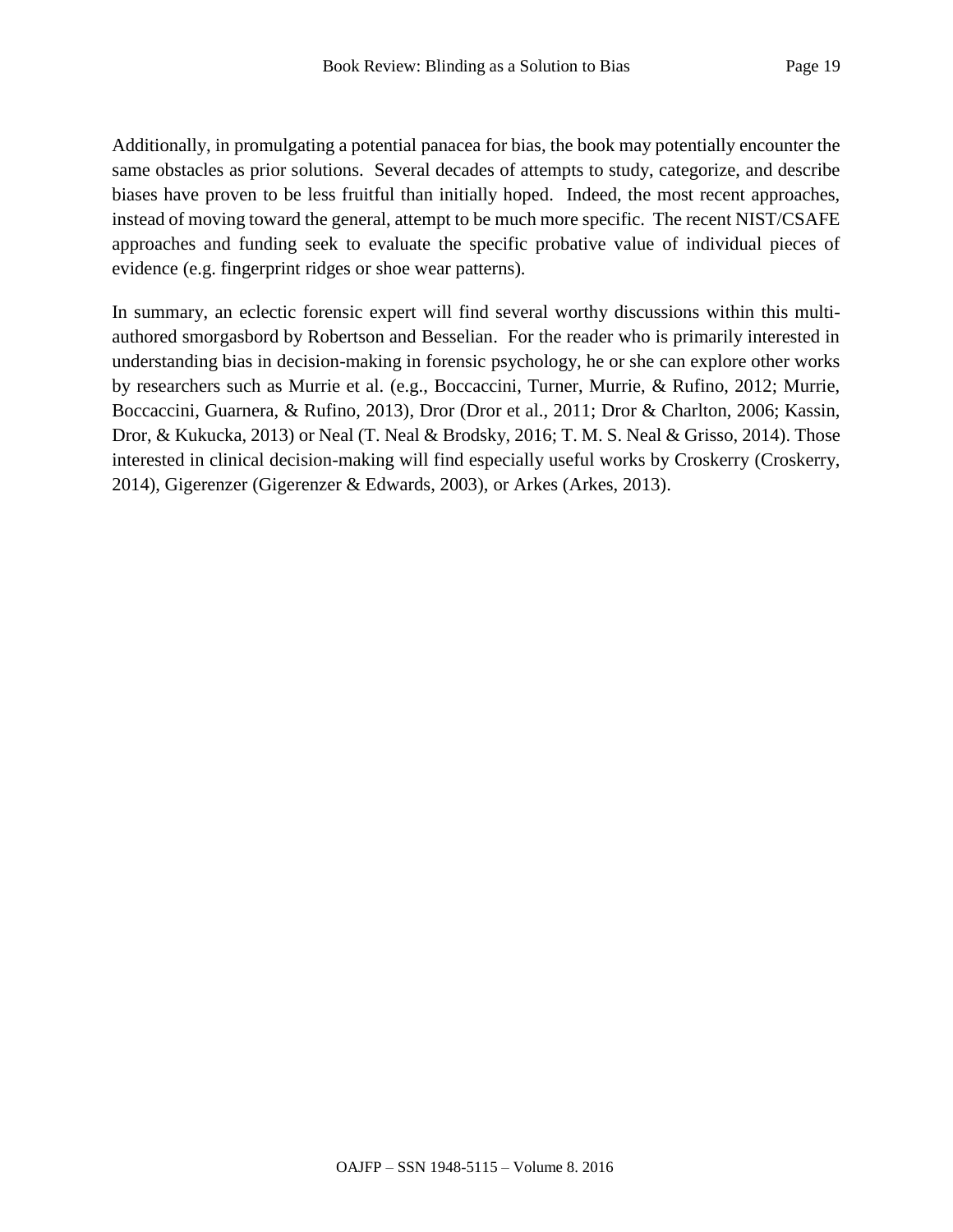## **References**

- Arkes, H. R. (2013). The consequences of the hindsight bias in medical decision making. *Current Directions in Psychological Science*, *22*(5), 356–360. http://doi.org/10.1177/0963721413489988
- Boccaccini, M. T., Turner, D. B., Murrie, D. C., & Rufino, K. A. (2012). Do PCL-R scores from state or defense experts best predict future misconduct among civilly committed sex offenders? *Law and Human Behavior*, *36*(3), 159.
- Center for Statistics and Applications in Forensic Evidence. (2015). Retrieved April 23, 2016, from http://forensic.stat.iastate.edu/
- Croskerry, P. (2014). Bias: a normal operating characteristic of the diagnosing brain. *Diagnosis*, *1*(1), 23–27.
- Cutler, B. L., & Kovera, M. B. (2010). *Evaluating eyewitness identification*. Oxford University Press, USA.
- Dror, I. E., Champod, C., Langenburg, G., Charlton, D., Hunt, H., & Rosenthal, R. (2011). Cognitive issues in fingerprint analysis: Inter- and intra-expert consistency and the effect of a "target" comparison. *Forensic Science International*, *208*(1), 10–17. http://doi.org/10.1016/j.forsciint.2010.10.013
- Dror, I. E., & Charlton, D. (2006). Why experts make errors. *Journal of Forensic Identification*, *56*(4), 600.
- Gigerenzer, G., & Edwards, A. (2003). Simple tools for understanding risks: from innumeracy to insight. *BMJ : British Medical Journal*, *327*(7417), 741–744.
- Kassin, S. M., Dror, I. E., & Kukucka, J. (2013). The forensic confirmation bias: Problems, perspectives, and proposed solutions. *Journal of Applied Research in Memory and Cognition*, *2*(1), 42–52.
- MacLean, C. L., & Dror, I. (2016). A Primer on the Psychology of Cognitive Bias. In *Blinding as a solution to bias.* Elsevier.
- Murrie, D. C., Boccaccini, M. T., Guarnera, L. A., & Rufino, K. A. (2013). Are Forensic Experts Biased by the Side That Retained Them? *Psychological Science*, *24*(10), 1889–1897. http://doi.org/10.1177/0956797613481812